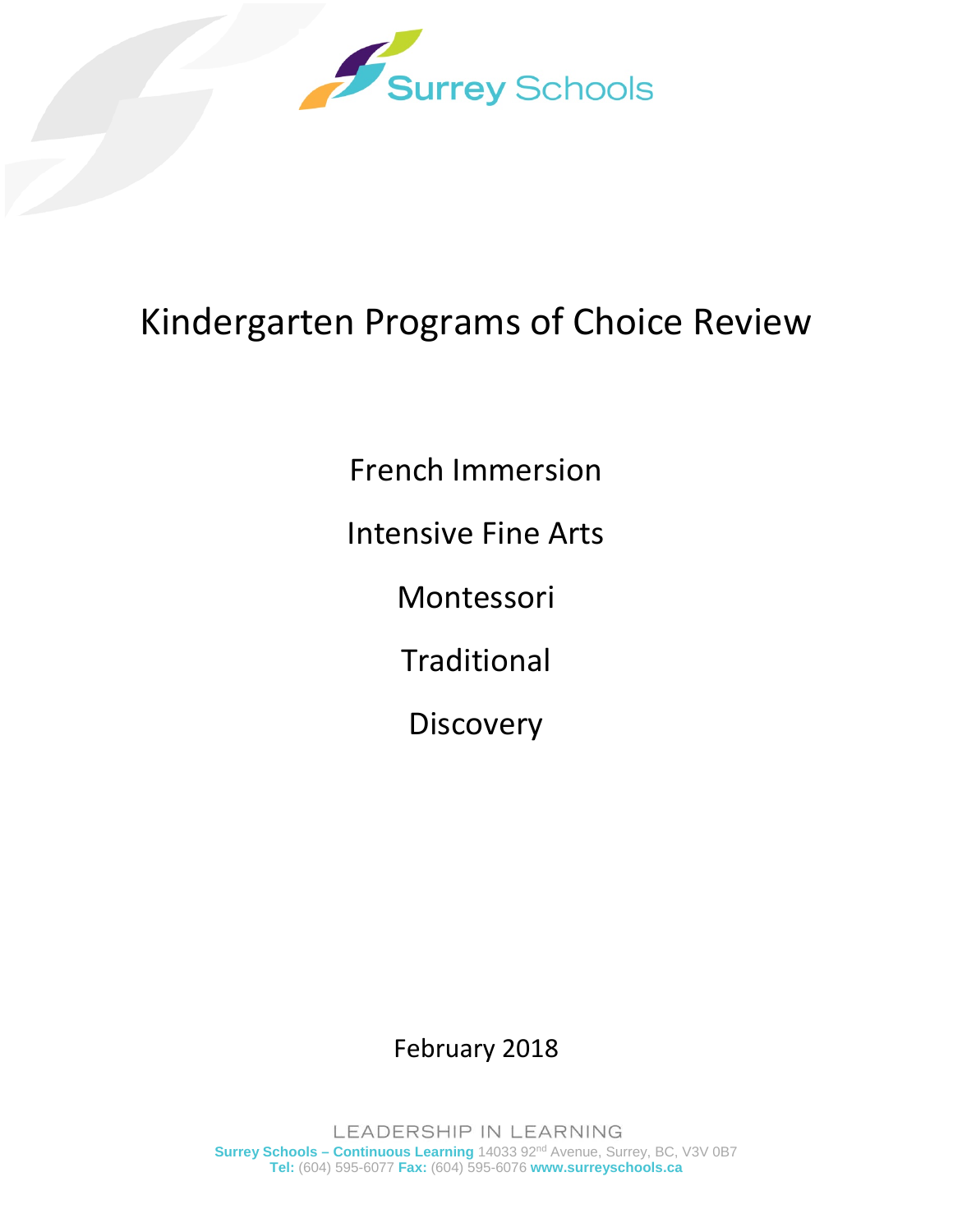# **The Programs and Schools**

#### **Early French Immersion**

Laronde (Single Track) Martha Currie (Dual Track) Peace Arch (Dual Track) Riverdale (Dual Track) Simon Cunningham (Dual Track) Woodward Hill (Dual Track)

#### **Fine Arts**

David Brankin (Dual Track) White Rock Elementary (Dual Track)

#### **Montessori**

Latimer (Dual Track) Mountainview (Single Track) Sunnyside (Dual Track)

#### **Traditional**

Cloverdale (Single Track) McLeod Road (Single Track) Surrey (Single Track)

#### **Discovery**

Royal Heights (Dual Track)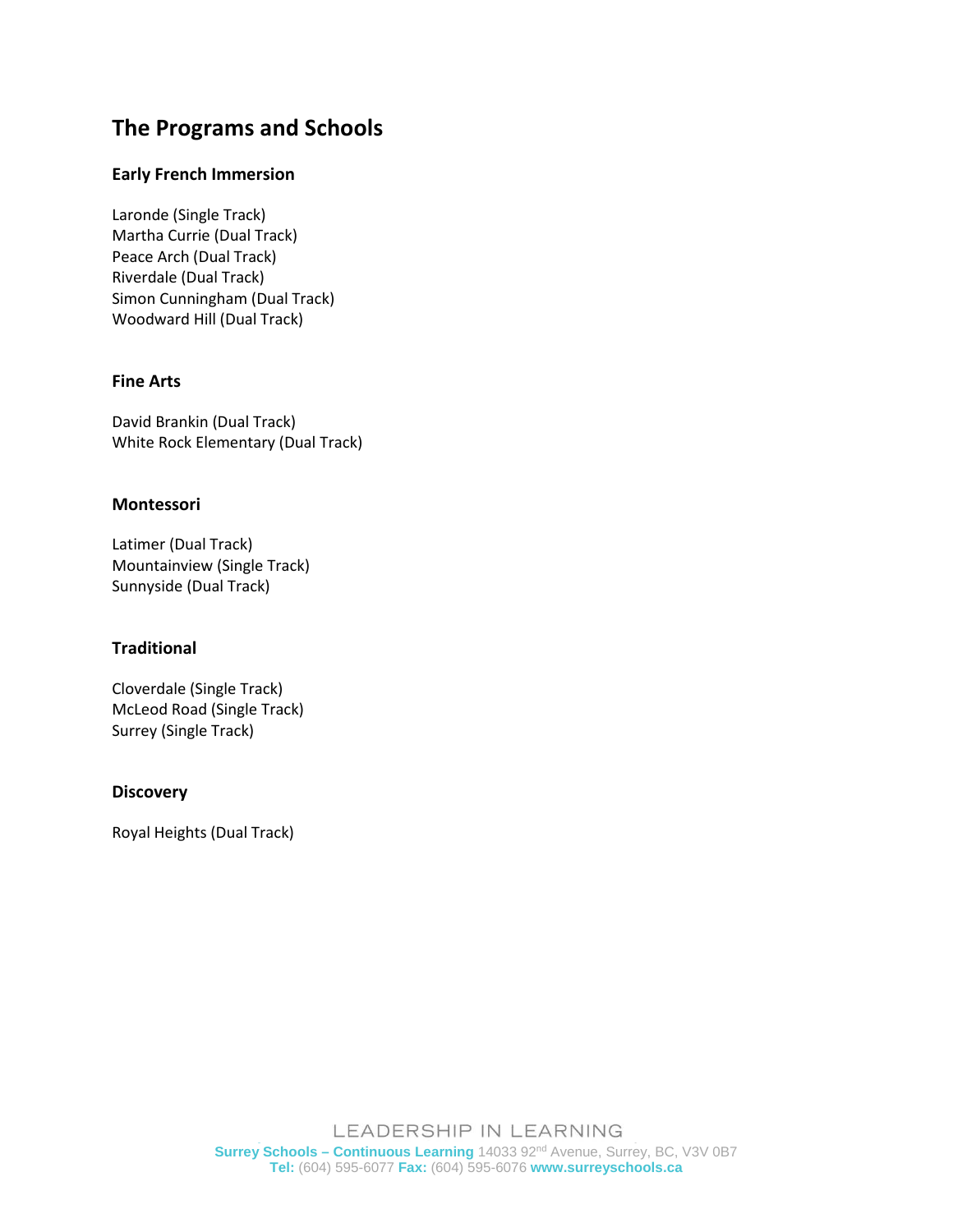### **Early French Immersion**

| <b>School</b>                 | Kindergarten<br>Waitlist | Grade 1<br><b>Waitlist</b> |
|-------------------------------|--------------------------|----------------------------|
| Laronde (Single Track)        | 20                       | 10                         |
| Martha Currie (Dual Track)    | 20                       | 14                         |
| Peace Arch (Dual Track)       | 30                       | 13                         |
| Riverdale (Dual Track)        | $\Omega$                 | 0                          |
| Simon Cunningham (Dual Track) | $\Omega$                 | 0                          |
| Woodward Hill (Dual Track)    | 32                       | 21                         |
| <b>Totals</b>                 | 102                      | 58                         |

\*waitlist numbers include those students who selected each option as their 1<sup>st</sup> choice.

#### **Emerging Themes:**

There continues to be significant waitlists for French Immersion programs, primarily in the South and East areas of the District. Despite these waitlists, the Cougar Creek French Immersion Program is closing at the end of this year due to low enrolment. Parents are requesting placement in a French Immersion Program, but may not be willing to accept a placement if it is in another community from where they live.

The district continues to have a shortage of space in which to host new French Immersion Programs in communities where there is demand. This shortage has been further exacerbated this year by implementation of the Memorandum of Agreement as it pertains to class size and composition. A further challenge is the District continues to have difficulty in recruiting qualified French Immersion teachers.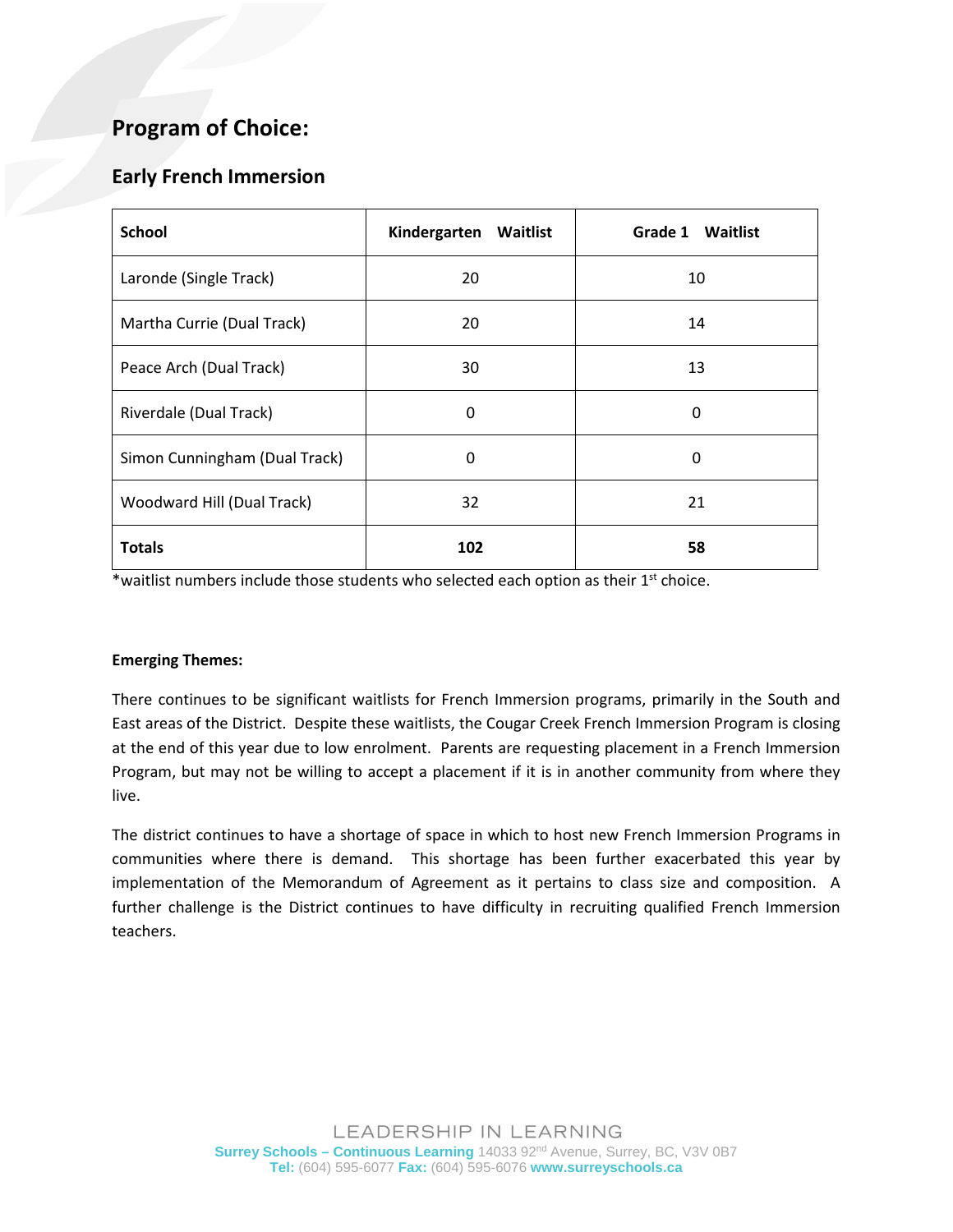### **Intensive Fine Arts**

| <b>School</b>              | Kindergarten<br>Waitlist | Grade 1<br>Waitlist |
|----------------------------|--------------------------|---------------------|
| David Brankin (Dual Track) | 9                        | 0                   |
| White Rock (Dual Track)    | 52                       | 33                  |
| <b>Totals</b>              | 61                       | 33                  |

\*waitlist numbers include those students who selected each option as their 1<sup>st</sup> choice.

#### **Emerging Themes:**

Over the years, the waitlists for our two Intensive Fine Arts schools has remained constant. David Brankin has historically had a relatively small waitlist while White Rock has consistently had a significant waitlist. Enrolment at White Rock, typical for schools in Surrey, is limited by the physical space.

Both schools face similar challenges in terms of finding specialist Fine Arts teachers.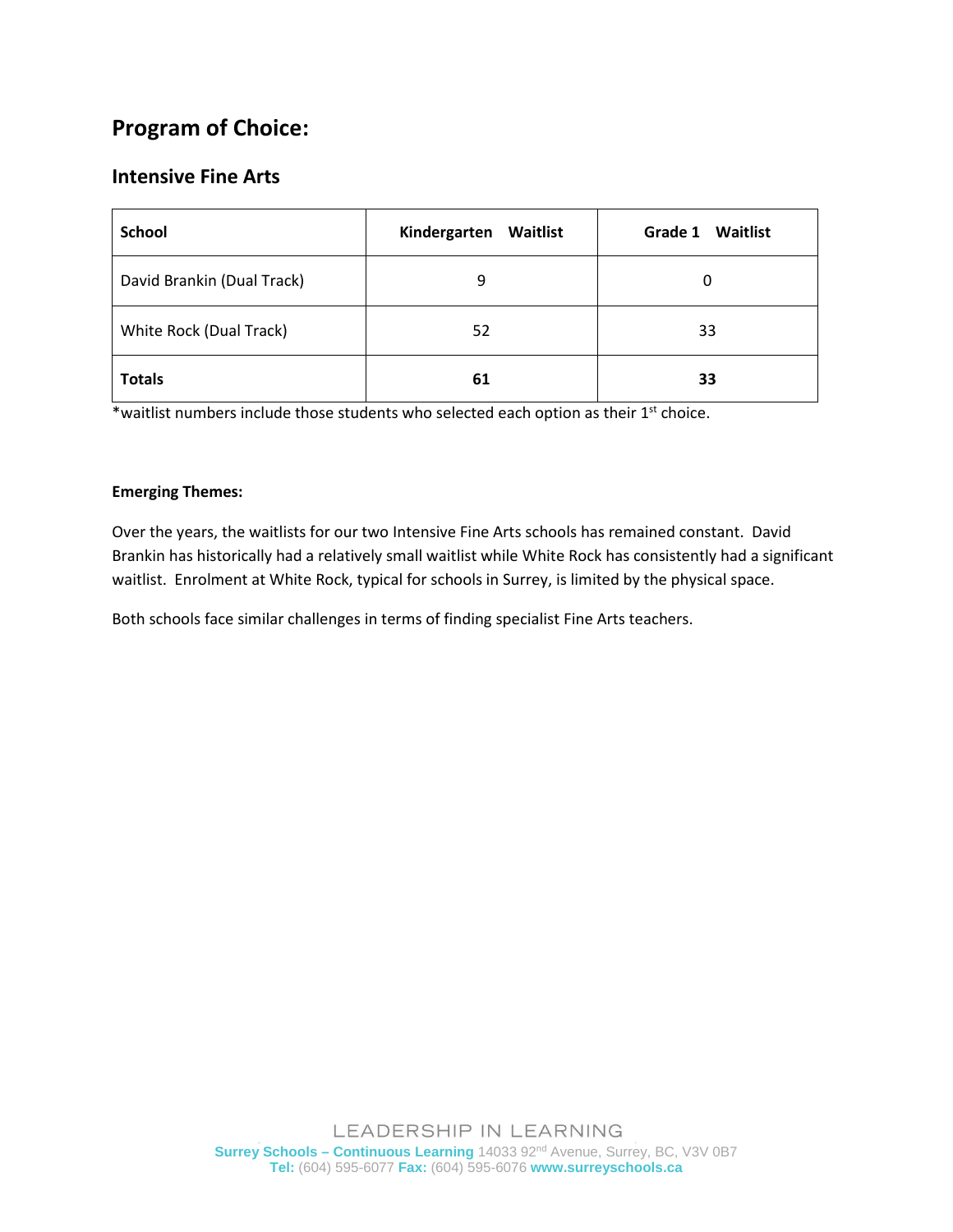### **Montessori**

| <b>School</b>               | Kindergarten<br>Waitlist | Grade 1<br>Waitlist |
|-----------------------------|--------------------------|---------------------|
| Latimer (Dual Track)        | 13                       |                     |
| Mountainview (Single Track) | 16                       | 15                  |
| Sunnyside (Dual Track)      | 12                       | 9                   |
| <b>Totals</b>               | 41                       | 25                  |

\*waitlist numbers include those students who selected each option as their 1<sup>st</sup> choice.

#### **Emerging Themes:**

Similar to the French Immersion and Fine Arts schools, our Montessori programs struggle to find Montessori trained teachers. The district does receive some assistance from the Surrey Montessori Society in terms of professional development opportunities, but qualified teachers remain difficult to recruit. What is also increasingly becoming a factor, particularly in the face of the Memorandum of Agreement, is the difficulty to maintain the Montessori goal of multi-year age groupings. This will continue to be a focus of conversation at the Montessori Advisory Committee meetings.

Mountainview Montessori exists in a school that is entirely in portables, except the gymnasium. The original building was lost due to a fire in the late 1990's. Mountainview is currently listed as the second in a list of three priorities for replacement buildings in the Capital Plan, however the District is experiencing significant enrolment growth and also requires capital for new facilities.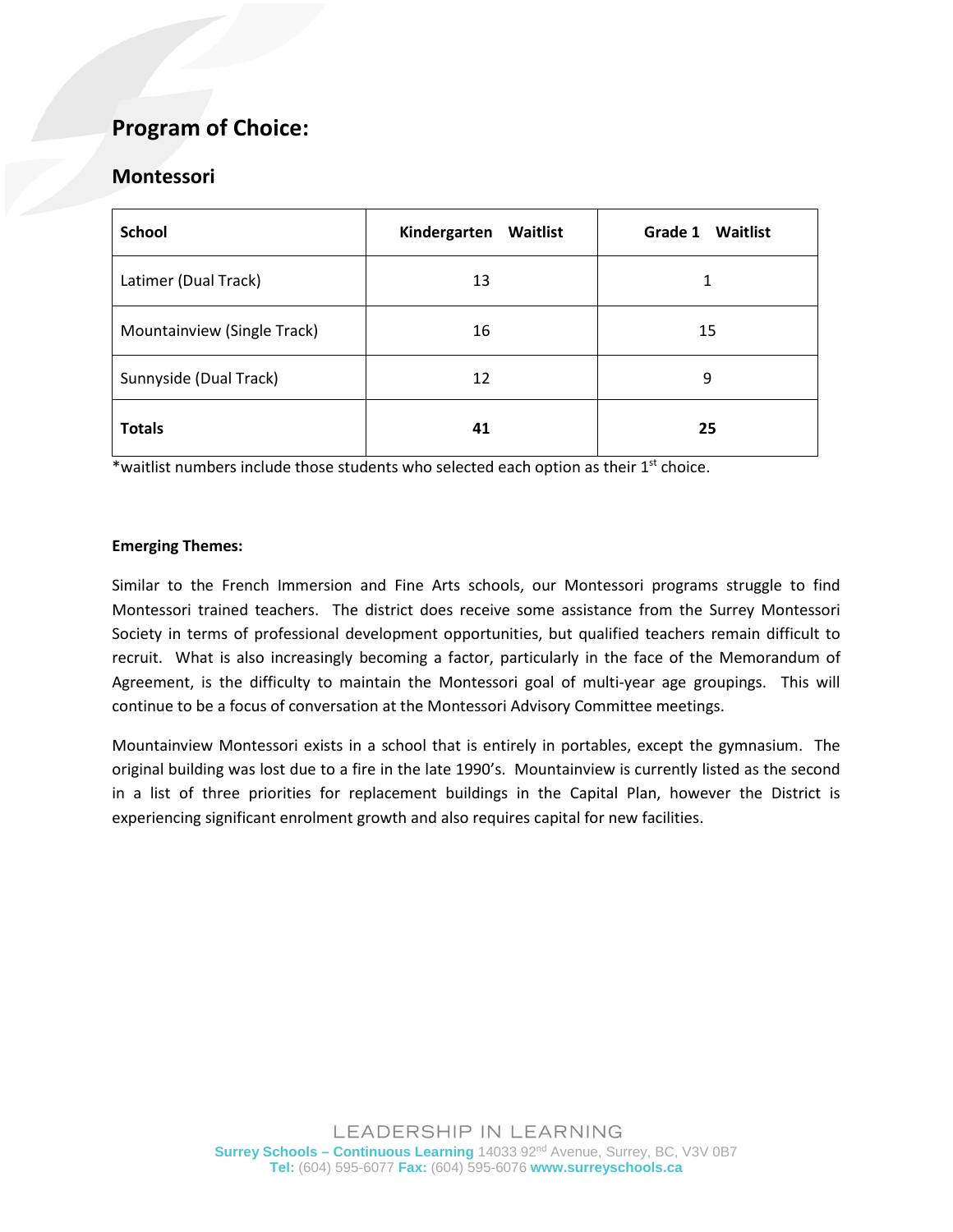### **Traditional**

| <b>School</b>              | Kindergarten<br>Waitlist | Grade 1<br><b>Waitlist</b> |
|----------------------------|--------------------------|----------------------------|
| Cloverdale (Single Track)  | 12                       | 0                          |
| McLeod Road (Single Track) | 52                       | 34                         |
| Surrey (Single Track)      | 0                        | 0                          |
| <b>Totals</b>              | 64                       | 34                         |

\*waitlist numbers include those students who selected each option as their 1<sup>st</sup> choice.

#### **Emerging Themes:**

McLeod Road is the one school out of our three Traditional Schools that has a significant waiting list. Expansion at McLeod is limited by the physical space. Neither Cloverdale nor Surrey Traditional have had significant waitlists over the period of the last 5 years.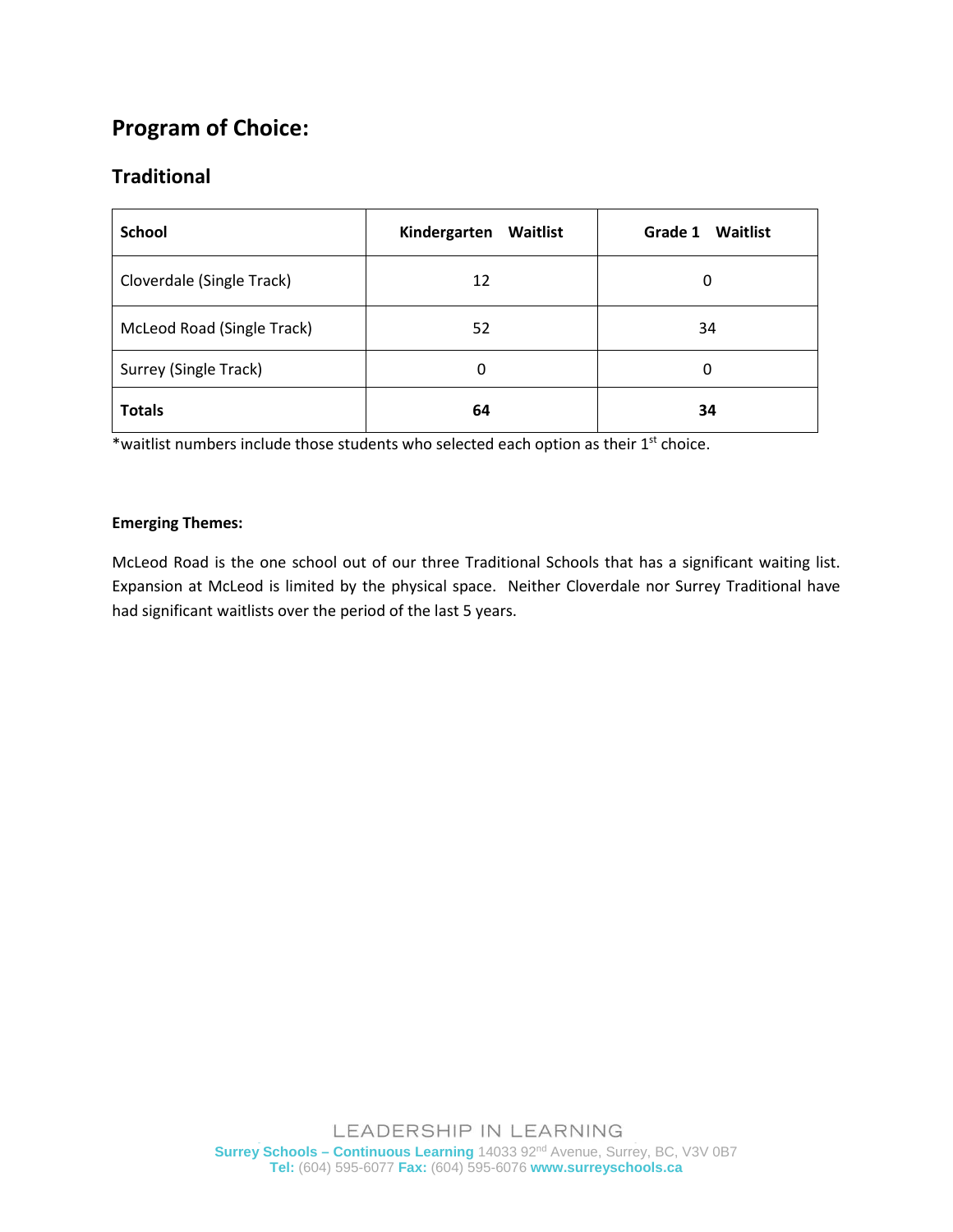### **Discovery**

| School                     | Kindergarten Waitlist | <b>Grade 1 Waitlist</b> |
|----------------------------|-----------------------|-------------------------|
| Royal Heights (Dual Track) |                       |                         |
| <b>Totals</b>              |                       |                         |

| <b>Grades</b> | <b>Neighbourhood Program</b> | <b>Discovery Program</b> |
|---------------|------------------------------|--------------------------|
| K/1           | 18                           |                          |
| K/1           |                              | 18                       |
| 1/2           |                              | 21                       |
| 1/2/3         | 21                           |                          |
| 3/4           | 23                           |                          |
| 3/4           |                              | 17                       |
| 4/5/6         | 26                           |                          |
| 5/6/7         |                              | 18                       |
| 6/7           | 23                           |                          |
| <b>Totals</b> | 111                          | 74                       |

#### **Emerging Themes:**

The Discovery Program has not had a waitlist for the past 3 years. There is only an average of just over 9 students per grade in the program. More importantly, the changes in the provincial curriculum have significantly narrowed the difference in approaches to education between the Discovery Program and the Neighbourhood Program. Currently, both programs are very similar.

The current two track structure at Discovery:

- limits the number of students who can participate in the school
- makes grade groupings difficult
- makes class composition difficult
- makes the creation of a unified culture for students, staff, and families, and the wider school community, a complex undertaking

The staff in the Neighbourhood program and the staff in the Discovery Program are closely aligned in their practice.